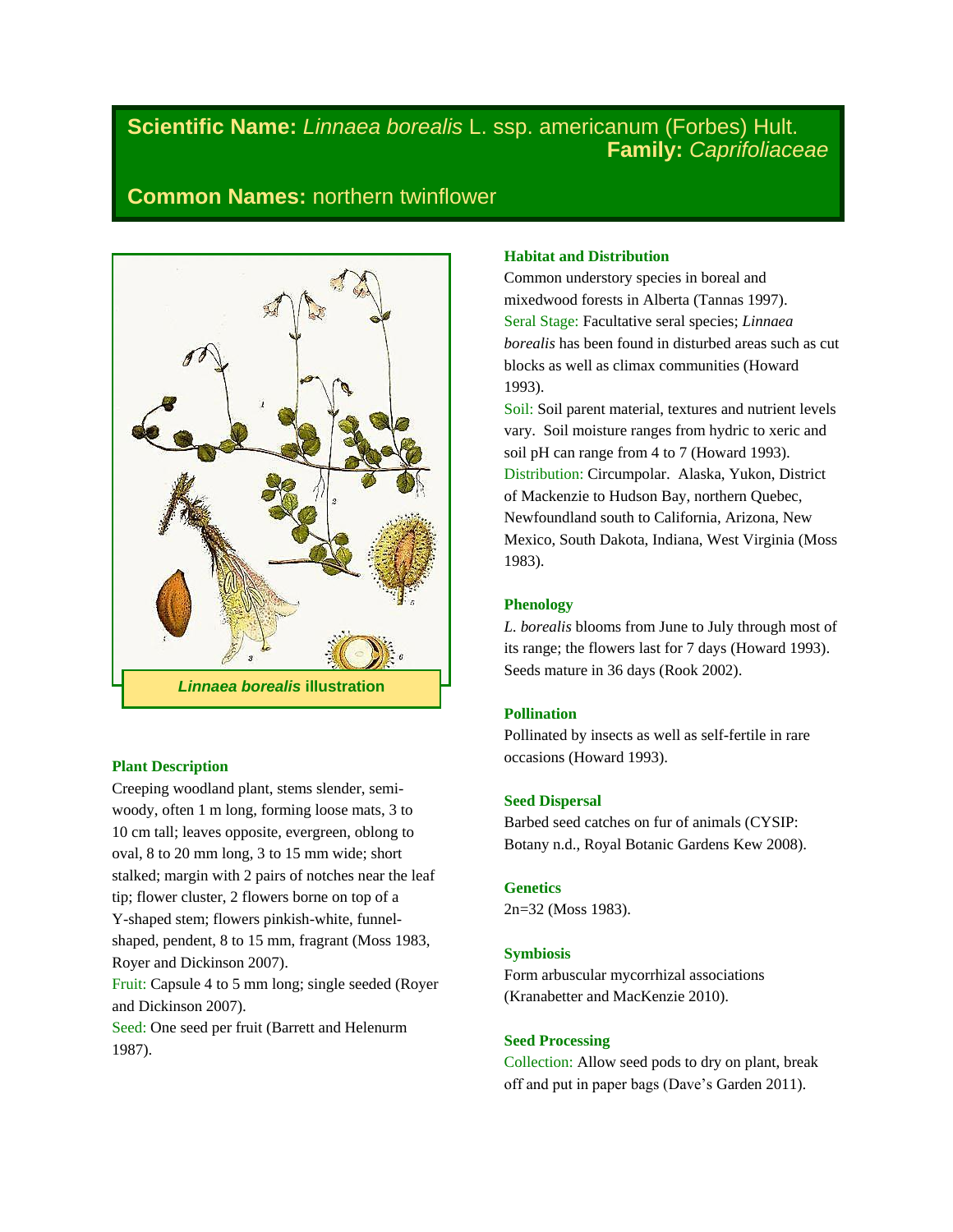Seeds stick to cloth due to a barbed outer coating. This makes them easy to collect but difficult to clean. Seed Weight: 2 g/1,000 seeds Royal Botanic Gardens Kew 2008).

Harvest Dates: August (Luna et al. 2008). Cleaning: Seeds are hand cleaned by rubbing capsules against screens (Luna et al. 2008). Storage Behaviour: Most likely orthodox; dry seed to low relative humidity and store cold but this is unproven (Royal Botanic Gardens Kew 2008). Storage: Store cool and dry (Luna et al. 2008). Longevity: Unknown but does not remain viable in soil seed banks for long periods of time (Howard 1993); shown to form a short-term persistent soil seed bank, with seeds surviving in the soil for 1 to 5 years (Royal Botanic Gardens Kew 2008).



*Linnaea borealis* **in flower**

#### **Propagation**

Natural Regeneration: Vegetative reproduction by stolons is the primary method of reproduction despite prolific seed production (Howard 1993). Germination: Germination occurred following several days at 22°C or higher. Germination continued for over 1 month (Luna et al. 2008). Pre-treatment: 5 month outdoor stratification with a minimum of a 60 day cold, moist stratification is recommended (Luna et al. 2008).

Direct Seeding: Sow seed in the fall (Dave's Garden 2011).

Vegetative Propagation: Root balls may be divided as well as propagation from stem cuttings (Dave's Garden 2011).

#### **Aboriginal/Food Uses**

Food: It was reported that Carrier Indians used them as food (Montana Plant Life n.d.). Medicinal: Was used as a tonic in pregnancy, treatment of painful menstruation, cramps, fever or for crying. A decoction of leaves was taken for coughs and colds. The mashed plant was used as a poultice on inflamed limbs and applied to the head to treat headaches (Gray 2011, Montana Plant Life n.d.). Other: Can be used as a horticultural plant (Montana Plant Life n.d.).

#### **Wildlife/Forage Usage**

Wildlife: Used by ruffed grouse and as winter forage for elk (Howard 1993).

Livestock: Poor forage but will be used if better alternatives are not present (Tannas 1997). Grazing Response: Increaser, but not aggressive (Tannas 1997).

#### **Reclamation Potential**

Can tolerate acidic soils. Is an important species in providing ground cover in forests (Tannas 1997).

#### **Commercial Resources**

Availability: Not currently grown commercially in Alberta (ANPC 2010).

Seeds have been collected by the Oil Sands Vegetation Cooperative for use in the Athabasca oil sands region.

Use: Used to treat shingles, rashes and rheumatism in Norway (Alm 2006).

#### **Notes**

*L. borealis* is listed as 86% intact (less occurrences than expected) in the Alberta oil sands region (Alberta Biodiversity Monitoring Institute 2014). Kohn and Lusby (2004) found that transplanting this species was not successful; 90% of the transplants died.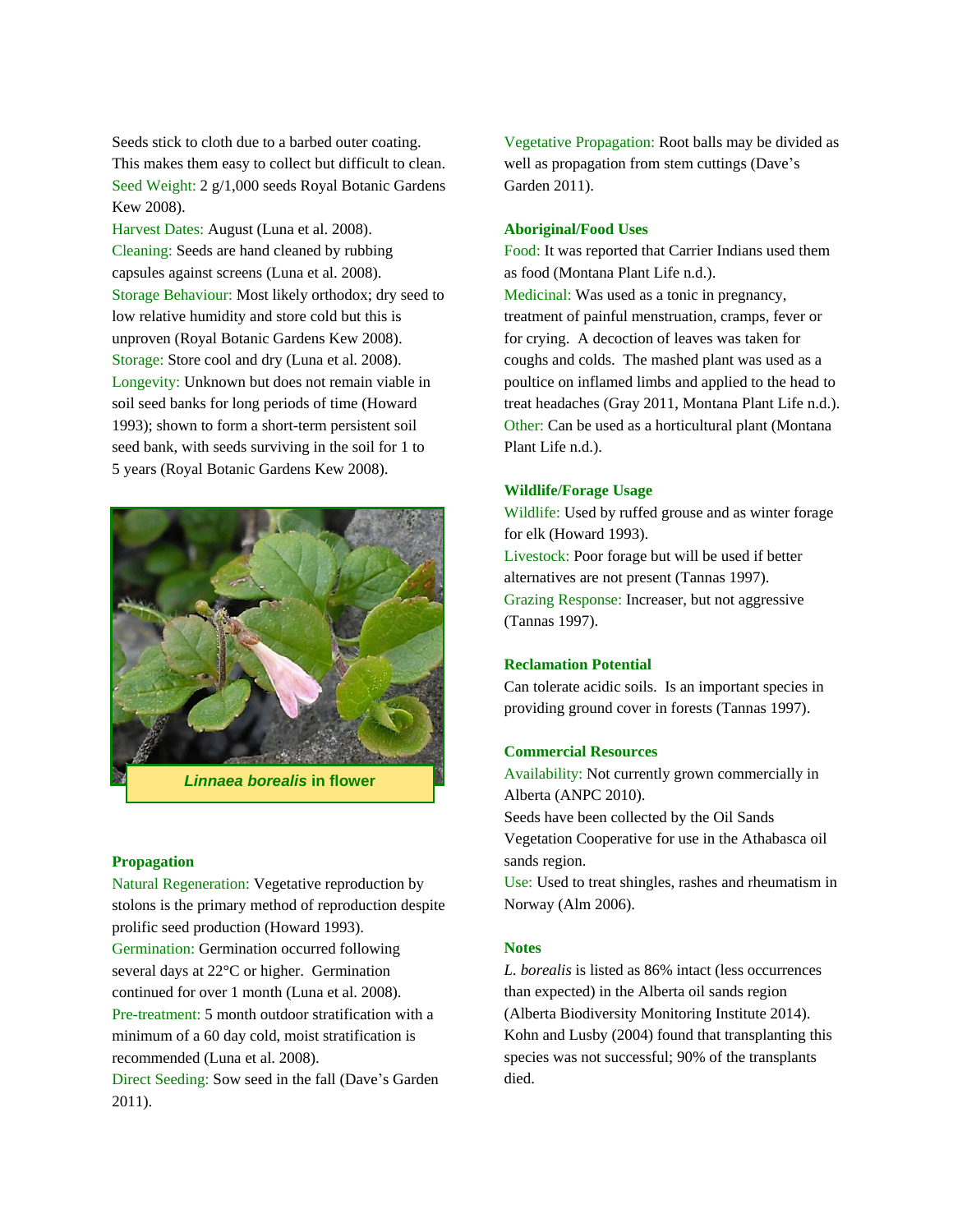The flower's incredibly sweet scent is strongest near evening (CYSIP: Botany n.d.).

#### **Photo Credits**

Photo: Ghislain118, wikimedia commons 2009. Line Diagram: Illustration by Carl Axel Magnus Lindman (1928), scanned from the book ''Bilder ur Nordens Flora''.

#### **References**

Alberta Biodiversity Monitoring Institute, 2014. The status of biodiversity in the oil sands region of Alberta. Alberta Biodiversity Monitoring Institute, Edmonton, Alberta. 47 pp. [http://www.abmi.ca/FileDownloadServlet?filename=](http://www.abmi.ca/FileDownloadServlet?filename=The%20Status%20of%20Biodiversity%20in%20the%20Oil%20Sands%20Region%20of%20Alberta_2014_Supplemental%20Report.docx&dir=REPORTS_UPLOAD) [The%20Status%20of%20Biodiversity%20in%20the](http://www.abmi.ca/FileDownloadServlet?filename=The%20Status%20of%20Biodiversity%20in%20the%20Oil%20Sands%20Region%20of%20Alberta_2014_Supplemental%20Report.docx&dir=REPORTS_UPLOAD) [%20Oil%20Sands%20Region%20of%20Alberta\\_201](http://www.abmi.ca/FileDownloadServlet?filename=The%20Status%20of%20Biodiversity%20in%20the%20Oil%20Sands%20Region%20of%20Alberta_2014_Supplemental%20Report.docx&dir=REPORTS_UPLOAD) [4\\_Supplemental%20Report.docx&dir=REPORTS\\_U](http://www.abmi.ca/FileDownloadServlet?filename=The%20Status%20of%20Biodiversity%20in%20the%20Oil%20Sands%20Region%20of%20Alberta_2014_Supplemental%20Report.docx&dir=REPORTS_UPLOAD) [PLOAD](http://www.abmi.ca/FileDownloadServlet?filename=The%20Status%20of%20Biodiversity%20in%20the%20Oil%20Sands%20Region%20of%20Alberta_2014_Supplemental%20Report.docx&dir=REPORTS_UPLOAD) [Last accessed June 16, 2014].

Alm, T., 2006. Ethnobotany of *Linnaea borealis* (Linnaeaceae). Norway Botanical Journal of the Linnean Society 151(3): 437-452.

ANPC (Alberta Native Plant Council), 2010. Native Plant Source List.

[http://www.anpc.ab.ca/assets/ANPC\\_2010\\_Native\\_Pl](http://www.anpc.ab.ca/assets/ANPC_2010_Native_Plant_Source_List.pdf) [ant\\_Source\\_List.pdf](http://www.anpc.ab.ca/assets/ANPC_2010_Native_Plant_Source_List.pdf) [Last accessed October 24, 2013].

Barrett, S.C.H. and D.K. Helenurm, 1987. The reproductive biology of boreal forest herbs. I. Breeding systems and pollination. Canadian Journal of Botany 56(10): 2036-2046.

CYSIP: Botany, n.d. *Linnaea borealis*: Twinflower. IN: Central Yukon Species Inventory Project. [http://www.flora.dempstercountry.org/0.Site.Folder/S](http://www.flora.dempstercountry.org/0.Site.Folder/Species.Program/Species.php?species_id=Linna.bore) [pecies.Program/Species.php?species\\_id=Linna.bore](http://www.flora.dempstercountry.org/0.Site.Folder/Species.Program/Species.php?species_id=Linna.bore) [Last accessed October 10, 2013].

Dave's Garden, 2011. Twinflower *Linnaea borealis.* IN: Dave's Garden Plant Files. <http://davesgarden.com/guides/pf/go/2719/> [Last accessed October 8, 2013].

Gray, B., 2011. Twinflower *Linnaea borealis*. IN: The Boreal Herbal: Wild Food and Medicine Plants of the North. Aroma Borealis Press, Whitehorse, Yukon. pp. 171-173.

Howard, J.L., 1993. *Linnaea borealis*. IN: Fischer, W.C. (compiler). The fire effects information system. United States Department of Agriculture, Forest Service, Intermountain Research Station, Intermountain Fire Sciences Laboratory, Missoula, Montana.

[http://www.fs.fed.us/database/feis/plants/forb/linbor/i](http://www.fs.fed.us/database/feis/plants/forb/linbor/introductory.html) [ntroductory.html](http://www.fs.fed.us/database/feis/plants/forb/linbor/introductory.html) [Last accessed October 8, 2013].

Kohn, D. and R. Lusby, 2004. Translocation of twinflower (*Linnaea borealis* L.) in the Scottish Borders. Botanical Journal of Scotland 56(1): 25-37.

Kranabetter, J.M. and W.H. MacKenzie, 2010. Contrasts among mycorrhizal plant guilds in foliar nitrogen concentration and d15 N along productivity gradients of a boreal forest. Ecosystems 13:108-117.

Luna, T., J. Evans, D. Wick, 2008. Propagation protocol for production of container *Linnaea borealis* L. plants (160 ml containers); USDI NPS - Glacier National Park, West Glacier, Montana. IN: Native Plant Network, University of Idaho, College of Natural Resources, Forest Research Nursery, Moscow, Idaho.

[http://www.nativeplantnetwork.org/Network/ViewPr](http://www.nativeplantnetwork.org/Network/ViewProtocols.aspx?ProtocolID=48) [otocols.aspx?ProtocolID=48](http://www.nativeplantnetwork.org/Network/ViewProtocols.aspx?ProtocolID=48) [Last accessed October 8, 2013].

Montana Plant Life, n.d. Twinflower *Linnaea borealis*. <http://montana.plant-life.org/index.html> [Last accessed October 8, 2013].

Moss, E.H., 1983. *L. borealis* L. Twin-flower. IN: Flora of Alberta. A manual of flowering plants, conifers, ferns, and fern allies found growing without cultivation in the province of Alberta, Canada. 2nd edition. University of Toronto Press, Toronto, Ontario. p. 512.